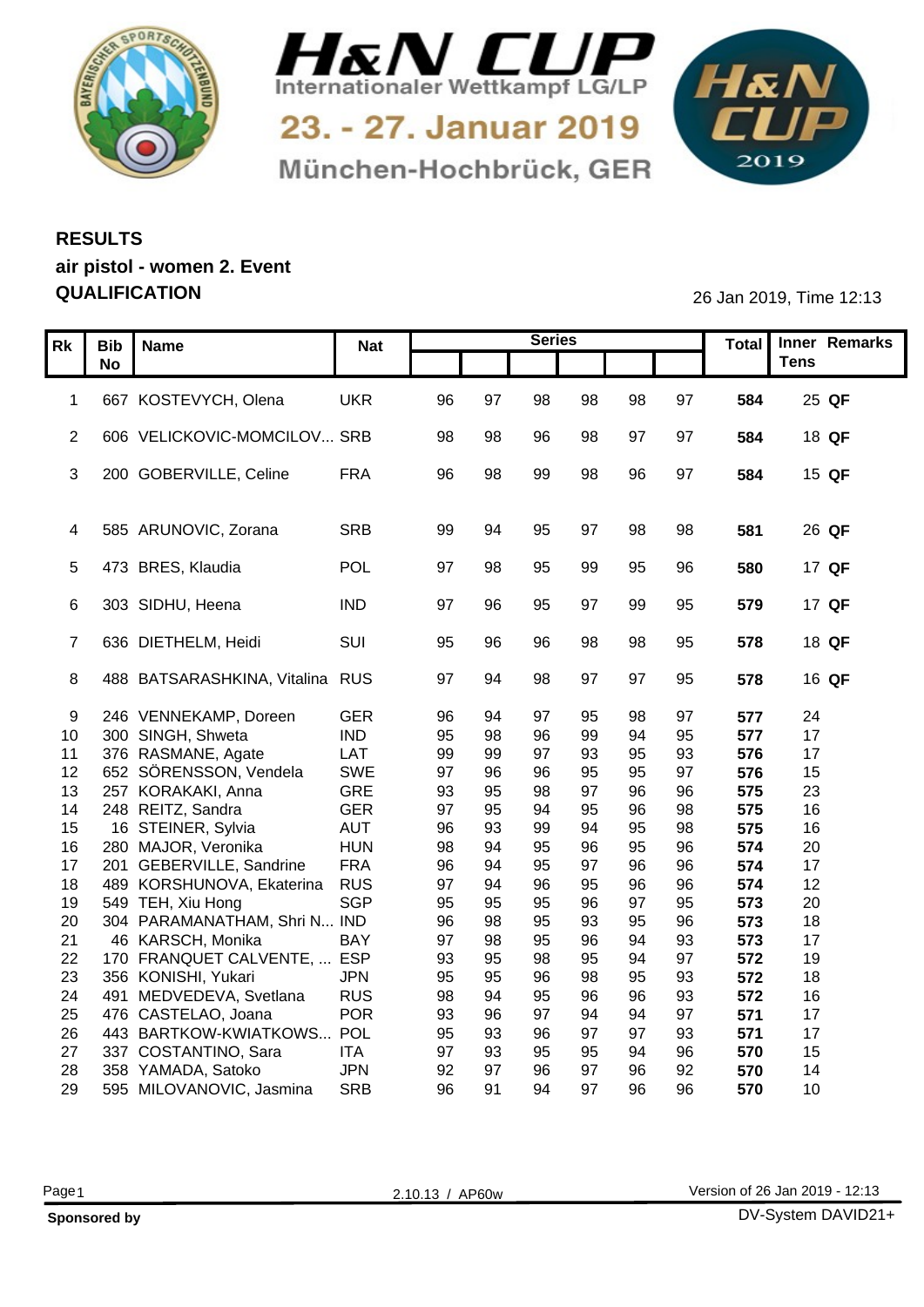



München-Hochbrück, GER

1&N 

## **RESULTS air pistol - women 2. Event QUALIFICATION** 26 Jan 2019, Time 12:13

|                 | $\overline{RK}$ Bib Name     | <b>Nat</b> |    |          | <b>Series</b> |                |    |                 | Total Inner Remarks |  |
|-----------------|------------------------------|------------|----|----------|---------------|----------------|----|-----------------|---------------------|--|
|                 | <b>No</b>                    |            |    |          |               |                |    |                 | <b>Tens</b>         |  |
|                 |                              |            |    |          |               |                |    |                 |                     |  |
|                 | 30 245 HOCHMUTH, Julia       | GER        | 95 | -97      | 94            | 96<br>95       | 93 | 570             | 10                  |  |
| 31              | 45 ROß, Susanne              | BAY        | 97 | 95       | 90<br>97      |                | 92 | 569             | 19                  |  |
| 32 <sub>2</sub> | 548 TEO, Shun Xie            | SGP        | 94 | 95       | 94<br>96      |                | 95 | 569             | 13                  |  |
| 33              | 282 EGRI, Viktoria           | <b>HUN</b> | 97 | $\Omega$ | 97<br>95      | 92             | 91 | 569             | 12                  |  |
| 34              | 414 ZAVALA, Alejandra        | MEX        | 94 |          | 98<br>94      | 92             | 95 | 568             | 17                  |  |
| $35\,$          | 357 SATO, Akiko              | <b>JPN</b> | 97 | 95       | 95<br>95      |                | 91 | 568             | 14                  |  |
| 36              | 94 CHAIKA, Viktoria          | <b>BLR</b> | 93 |          | 95<br>93      |                | 95 | 568             | 12                  |  |
| 37              | 93 KRUCHANOK, Katsiaryna     | <b>BLR</b> | 97 | 92       | 95<br>95      |                | 91 | 568             | 11                  |  |
| 38              | 682 GRANADOS-GOMEZ, Nat USA  |            | 95 | 89       | 96            |                | 98 | 568             | - Q                 |  |
|                 | 39 471 BOREK, Julita         | POL        | 96 | 93       | 94<br>93      |                | 96 | 567             | 14                  |  |
| 40              | 12 WEITERSBERGER, Sand AUT   |            | 96 | 93       | 95            | 96             | 93 | 567             | 13 <sup>°</sup>     |  |
| 41              | 490 LOMOVA, Margarita        | <b>RUS</b> | 95 | 96       | 95<br>93      |                | 96 | 566             | 16                  |  |
|                 | 42 472 KROL, Natalia         | POL        | 96 |          | 94<br>93      | 93             | 96 | 566             | 13                  |  |
| 43              | 113 BONEVA, Antoaneta        | <b>BUL</b> | 94 | 93       | 95            | 95<br>98       | 91 | 566             | 13 <sup>°</sup>     |  |
| 44              | 67 PIECHACZEK, Miriam        | <b>BAY</b> | 95 | 95       | 93<br>90      | 96             | 97 | 566             | 10                  |  |
|                 | 45 478 BONTE, Roxana-Delia   | ROU        | 93 | 93       | 97<br>94      |                | 95 | 566             |                     |  |
| 46              | 431 LOVHAUG, Marit           | <b>NOR</b> | 91 |          | 94<br>95      |                | 96 | 565             | 13                  |  |
| 47              | 68 WIMMER, Carina            | <b>BAY</b> | 94 | 93       | 95<br>94      | 96             | 93 | 565             | 11                  |  |
| 48              | 217 SALUKVADZE, Nino         | GEO        | 94 | 95       | 92<br>95      | 93             | 95 | 564             | 13 <sup>°</sup>     |  |
| 49              | 670 KONARIEVA, Polina        | <b>UKR</b> | 92 |          | 95            |                | 93 | 564             | 11                  |  |
|                 | 50 665 KOROSTYLOVA, Yuliia   | <b>UKR</b> | 94 | 90       | 97            |                | 90 | 563             | 15                  |  |
| 51              | 634 VILLIGER, Rebecca        | SUI        | 94 | 95       | 93<br>95      |                | 95 | 563             | 14                  |  |
|                 | 52 551 TAN, Yee Joo Phaedra  | SGP        | 96 |          | Q7            |                | 91 | 563             | 10                  |  |
|                 | 53 126 OMAZIC, Matea         | CRO        | 93 |          | 96            | 92             | 96 | 562             | 15                  |  |
|                 | 54 175 KARRI, Ritva          | <b>FIN</b> | 91 |          | 98<br>95      | Q <sub>7</sub> | 90 | 562             |                     |  |
|                 | 55 550 LEE, Ying Min Crystal | SGP        | 92 | 96       | 92            |                | 96 | 56 <sup>°</sup> | 15                  |  |
|                 | 56 566 SMOLIC, Klara         | <b>SLO</b> | 95 | 92       | 95            | 92             | 93 | 561             | 13 <sup>°</sup>     |  |
| 57              | 398 ZDANOVA, Jekaterina      | LTU        | 93 |          | 93            |                | 94 | 561             | 12 <sub>2</sub>     |  |
| 58              | 569 BOLA UJCIC, Denis        | <b>SLO</b> | 92 | 92       | 97            | 93             | 93 | 56'             |                     |  |
| 59              | 147 DEDOVA, Anna             | <b>CZE</b> | 94 |          |               |                | 93 | 560             | 15                  |  |
| 60              | 38 NASIROVA, Nigar           | AZE        | 91 | 96       | 94            |                | 94 | 560             | 14                  |  |
| 61              | 148 CERVENKOVA, Renata       | CZE        | 90 | 93       | 95<br>93      |                | 94 | 560             | 11                  |  |
| 62              | 567 TKALEC, Jagoda           | <b>SLO</b> | 96 | 96       | ٩4            |                | 91 | 560             | <b>Q</b>            |  |
| 63              | 136 HLEBEC, Zlatka           | CRO        | 95 |          | ٩4            |                | 91 | 560             |                     |  |
| 64              | 1 DELILAJ, Manuela           | ALB        | 94 |          | 93            |                | 93 | 559             | 15                  |  |
| 65              | 666 LEVKOVSKA, Hanna         | <b>UKR</b> | 93 | 92       | 95            |                | 94 | 559             | 13                  |  |
| 66              | 249 GROß, Teresa             | <b>GER</b> | 94 | 92       | 89<br>93      |                | 95 | 558             |                     |  |
| 67              | 633 STARK, Sandra            | SUI        | 95 | 93       | 88<br>91      | 93             | 95 | 555             |                     |  |
|                 |                              |            |    |          |               |                |    |                 |                     |  |